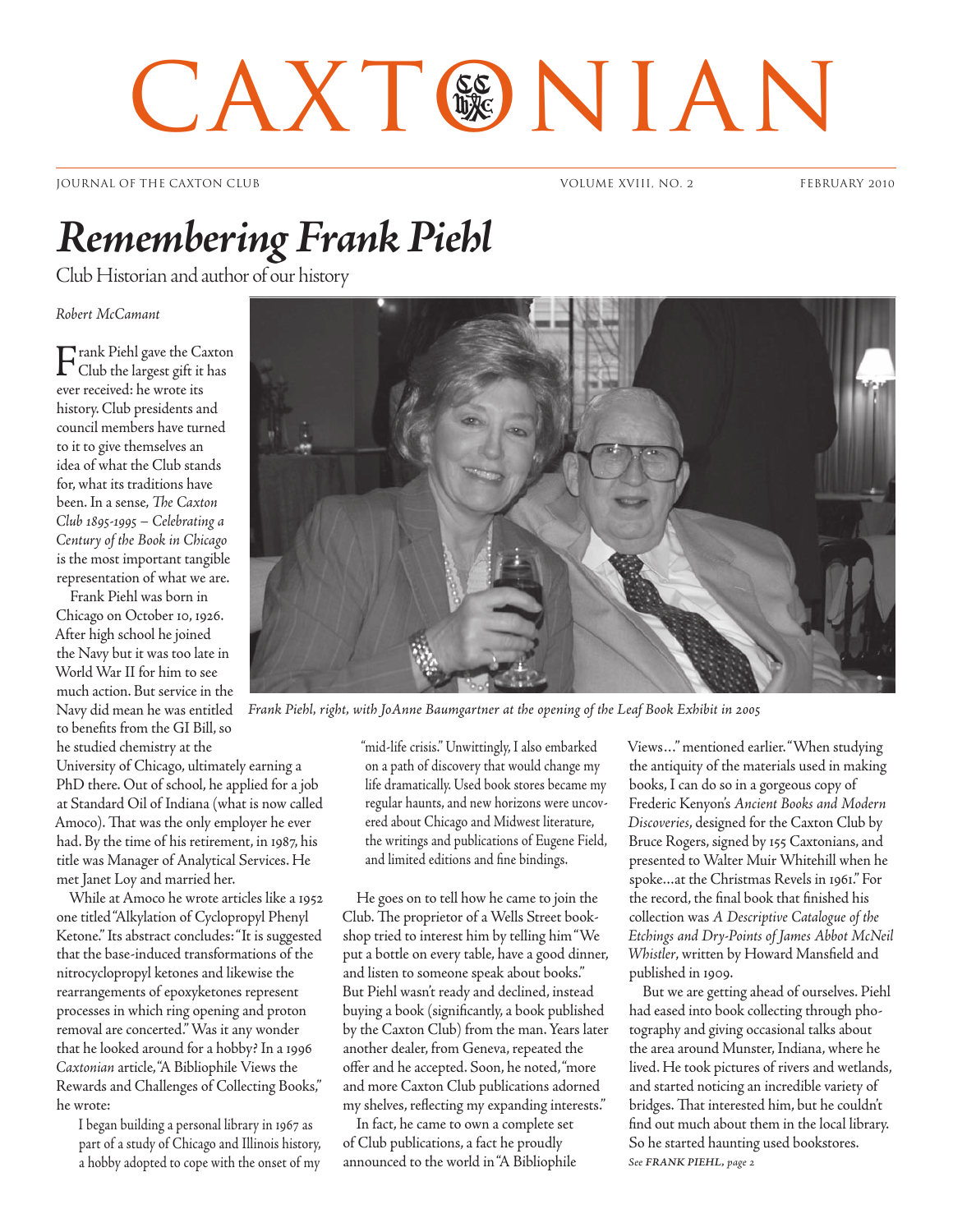

#### *Caxton Club,* Founded 1895

**David S. Mann,** *President* **Wendy Cowles Husser,** *Vice-President* **Bruce H. Boyer,** *Secretary* **Thomas E. Swanstrom,** *Treasurer* **C. Steven Tomashefsky,** *Past President*

#### *Council*

Class of 2010 **Dorothy J. Anderson Don Chatham Mary Ann Johnson Philip R. Liebson J. William Locke**

Class of 2011 **Martha Chiplis Jill Gage Bradley Jonas Dan "Skip" Landt Alice D. Schreyer**

Class of 2012 **Susan Hanes Jon Lellenberg Margaret Oellrich Morrell McKenzie Shoemaker, Jr. Mary S. Williams**

*Appointed Officers*

**Robert Karrow,** *Programs* **Paul F. Gehl,** *Archivist-Historian* **Hayward R. Blake,** *FABS Representative*

#### *Committees*

**Margaret Oellrich,** *Audio Visual* **J. William Locke, Dorothy Sinson (***Co-Chairs), Friday Luncheons* **Dan "Skip" Landt***, Membership* **Susan Rossen, Kim Coventry,**  *Publications and Exhibitions* **Martha Chiplis***, Scholarship*  **John M. Dunlevy, Matthew Doherty,**  *Web Site and Directory*

*Caxton Club Staff*

**Dan Crawford,** *General Manager*

*Caxtonian*

**Robert McCamant,** *Editor* **Wendy Husser,** *Copy Editor* **Robert Cotner,** *Founder* **Matthew J.Doherty, Wendy Husser, Paul Ruxin, Florence Shay,**  *Contributing Editors*

©2010, Caxton Club. The Caxtonian is published monthly by the Caxton Club, whose office is in The Newberry Library. Printing: Kelmscott Communications, Aurora, IL.

**FRANK PIEHL***, from page 1*

Then Amoco moved him to a new research facility in Naperville. The family's new house had room for more bookshelves, and his book collection began to take on a life of its own. Early Illinois historical works by LaSalle, Wakefield, Charlevoix, and Benton – published in handsome editions by the Caxton Club – were among his purchases. In a short *Caxtonian* note he crowed about wonderful increases in value among these titles. "In the late 1930s, when the Great Depression discouraged the sale of Caxton Club publications, the secretary...issued a printed notice...announcing that copies of 17 titles were still in stock and available for purchase at reduced prices. The oldest, *The French Bookbinders of the Eighteenth Century*, published in 1904, could be had for \$9.00, as compared to the publication price of \$18.00 This book now sells for over \$400 in the antiquarian market."

But Piehl's most important area of collecting was Eugene Field. He is noted for two kinds of writing: humorous verse, often intended for an audience of children, and newspaper columns, also frequently humorous. Though Field was a native of St. Louis, he spent his final productive years in Chicago. Among his Chicago subjects were a half-real, halfmythic group of people known as the "Saints and Sinners," who were deeply involved in book collecting. Piehl argues in his Caxton history that Field's columns were influential in the formation of the Club. (Though Field knew many of the founders of the Club, for some reason he was not himself a founder, and he died a few months after the Club was formalized.)

Piehl gave his Field collection to the University of Chicago Library, which led to a major exhibition, "Eugene Field and His Books" (1994-95) commemorating the centenary of Eugene Field's death. Alice Schreyer, of the Special Collections section there, remembers that "During our collaboration on the exhibit, Frank was very pleased to see how his collection complemented the Library's. The catalogue that he produced of his marvelous collection will be of great value to researchers using [it]."

JoAnne Baumgartner got to know Piehl at the time of the Field exhbit because she interviewed him on her cable TV show. "He loved discussing Field and one could see this man was a lover of books just from the sparkle in his eyes and the zeal with which he discussed Field's life," she remembered. They soon became fast friends and would frequently come to meetings together. She remembers him as something of a gourmand. "He liked going to restaurants known for specialty dishes. I know this firsthand because we both had a fondness for the perch at a restaurant called Phil Schmidt's in Hammond, Indiana, near Frank's first Amoco office. We would often discuss how good the sauces they made were

and what great perch and frog legs they served."

The timing of the Club centennial meant that Piehl was an ideal choice to write the Club history. He had retired from Amoco and had time to complete his first retirement project, writing and publishing a family history. So when opportunity knocked, Piehl jumped at the chance. He ended up spending two years on the task.

After finishing the Club history, Piehl lingered at the Newberry organizing the Club's archives. Paul Gehl says, "My own most vivid memory picture of Frank is him sitting in the Newberry Special Collections reading room surrounded by archival boxes and folders, pencils and notepads, as he worked 3 to 5 hours each week for three years (1995-1998) organizing the archives after they were donated to the Newberry. After writing the centennial history from the poorly organized files stacked in the Newberry basement between 1990 and 1993, he was determined to make it easier for the next guy."

Gehl's summary of Frank Piehl: "Frank was as passionate as any Caxtonian I know about the Club's present and future fortunes, and he had a unique historical perspective on it. Perhaps because he knew the history so well (and collected Club imprints meticulously) he believed in our having an active publishing program, and he had firm ideas about what kinds of things we ought to put in print."

Because of his work on the Caxton history, Piehl had the unique opportunity to get in the last word on himself. In the appendix of the book, devoted to mini-biographies of members over the years, he writes:

PIEHL, Frank John (b. 1926). The Chicago-born chemist received a Ph.D. from the University of Chicago (1952) and worked in the research department of Amoco Corporation for thirty-five years until retiring in 1987. In his early forties, he became interested in local history, was infected by the *bacillus librorum*, and has since collected Chicagoana, Eugene Fieldiana, and Caxtoniana. He is a member of several historical societies and is a life member of the Chicago Historical Society, having contributed three articles to its *Chicago History* magazine. He privately published a family history in 1989. He joined the Caxton Club in 1985 and has served on the Council since 1990. He spoke at Caxton Club dinners on "The Truth About Father Marquette" (1988) and on "Eugene Field – Bard, Bibliophile and Bon-Vivant" (1992). He also spoke at Friday luncheons on "One Man's Approach to Family History" (1990) and on "*Wau-Bun*" (1991). In 1993 he was designated Club Historian and subsequently wrote the current history of the Club, *The Caxton Club 1895- 1995 – Celebrating a Century of the Book in Chicago*.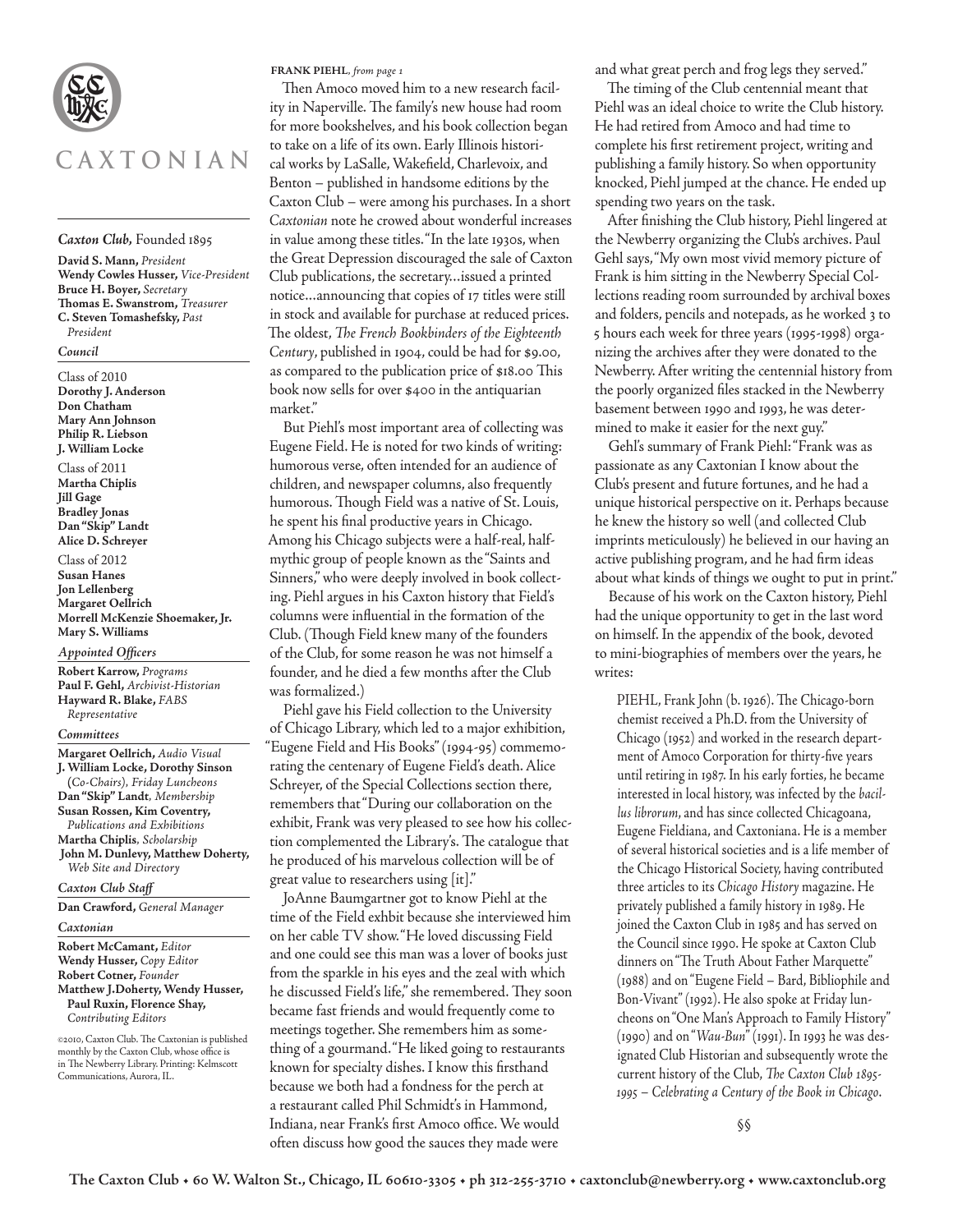# *Frank Piehl, Book Collector*

As told by someone who sold him many a volume

### *Tom Joyce*

From the upstairs hallway, it might have been the entrance to any suburban kid's bedroom, but one step into the room revealed that it was – in modern parlance – Frank's man-cave. It was the place where Frank did manly work. In it was a large desk surrounded

on three sides with floor-toceiling book cases, and the shelves were teeming with Chicago and Illinois history books. There was scarcely an empty slot where even one more book could be inserted. It was collection of Chicago material I had ever seen in private hands. It was Frank J. Piehl's library.

In the beginning, it was the bridges. Bridges kept appearing

about bridges. Then it was books about Lake Michigan, and Lake Calumet, and Wolf Lake, and the Chicago River, and the Calumet River, and the Kankakee River. The books lead to more questions, which lead to more books to answer the questions.

Standard Oil, now Amoco Oil & Chemical, grew in tandem with the expansion of the specialized in Americana. Frank was a regular customer of Brisch. One day he told Frank that a guy had opened another book shop in town, The Scholar Gypsy, Ltd. It was only three blocks away, and perhaps Frank should check it out.

It was not long before Mr. Piehl climbed the long staircase to the second floor office where I



*A Centennial-era council meeting with Piehl center rear.*

in the photographs of the waterways of the Greater Calumet Region. Why were there so many of them, and why were they so different? "Why is there so much variety in the bridges?" Frank asked himself, as he prepared another illustrated lecture on the ecology of the Calumet region.

In the 1950s Frank was a scientist, a young chemist working for Standard Oil of Indiana. In the Whiting area of northwest Indiana, Standard Oil employed a lot of chemists. In his spare time, Frank gave talks to local community groups about the oil refinery and how it tried to be a good neighbor to the locality. Frank liked science and hated history, but his native curiosity wanted to know why there was so much variety in those bridges.

interstate expressway system. They decided to open a large new facility in Naperville in 1970. Frank was tapped to be one of the managers of the Analytical Division at the new plant. That was when he moved his wife, Janet, his daughter, Laura, and his book collection to their new home on Mary Lane.

Eventually Frank became the Chief of the Analytical Division, which entitled him to a corner office overlooking one of the retention ponds and its famous flock of year-round geese, and to a larger salary, which enabled him to buy more books.

That was when he started buying books *See JOYCE ON FRANK PIEHL, page 4* Valley Book Shop. Its owner, Tom Brisch, One factor in my decision to open my fledgling rare book business in west suburban Geneva, Illinois, in 1975 was that the town already had a decent antiquarian bookery, The

was trying to find some customers. He quickly became a regular customer, often leaving work early on a Friday afternoon to visit one or both of the bookshops in Geneva, with plans to make it home in time for supper with his family.

As we became friendlier I was invited to visit his home and to see his library. I had already seen the Chicagoana acquired by Larry Gutter, who had a head start on Frank, and whose complete collection was subsequently acquired by The University of Illinois at Chicago. So I knew enough to appreciate that Frank had assembled a library of depth and breadth, with little hidden nuggets.

CAXTONIAN, FEBRUARY 2010 3 Of course Frank had a run of most of the Lakeside Classics and the four volumes by

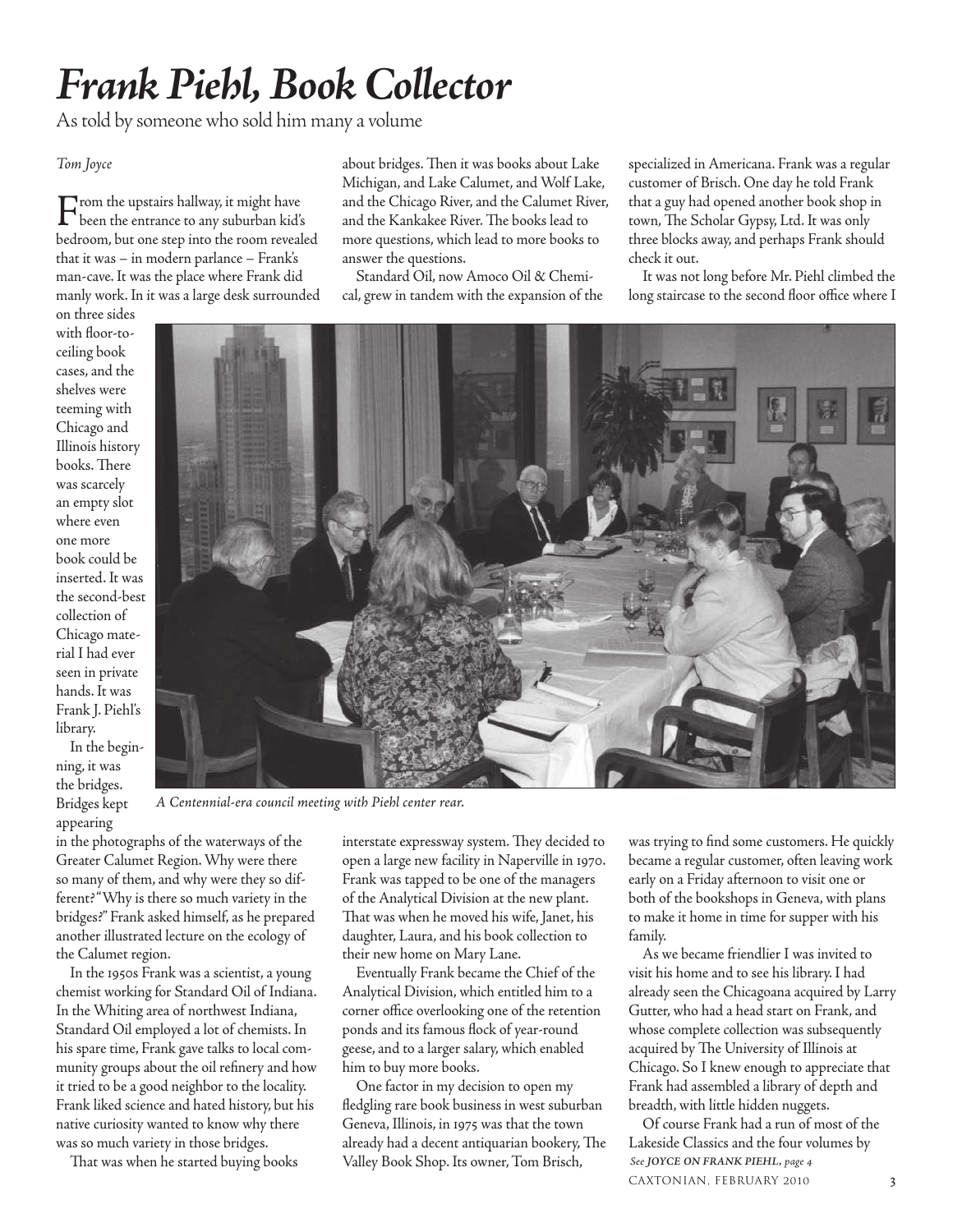Alfred T. Andreas on Chicago and Cook County, but he also had a deluxe copy of John Carbutt's *Biographical Sketches of the Leading Men of Chicago*, 1868, with the tipped-in photographs of Chicago's leading lights. It was the first copy of it that I recall seeing. Reportedly, only 500 copies were made, and many of those would have perished in the Great Fire of 1871. **JOYCE ON FRANK PIEHL***, from page 3*

Another monumental book was the twin folio volumes in luxurious brown morocco, slipcased, of *The Architectural Work of Graham, Anderson, Probst, and White.* Frank had the Standard Oil copy of this work that showed architectural designs from the design firm of Daniel Burnham and John Root, and their successor firms. Each building is represented with floor plans and strong photogravures. Buildings designed by the firm each received a set of this book; the Standard Oil Building on Michigan Avenue had received one. Frank got the set when he happened past the library in the old building on a day when they were weeding out materials their librarian thought would no longer be needed. Today this is a \$5,000 set.

nce, during a late afternoon visit to my second-floor book emporium, having already selected several books, Frank almost stumbled over a green cloth book leaning against the wall. Reaching down to move it, he noticed it was written by the architect and sketcher, Earl H. Reed. On opening it, Frank found that it had a full-page pencil drawing of a sand dune. In fact the book was one of Reed's multiple books on the Indiana Sand Dunes. "What's this?" Frank demanded, "and what are you planning to do with it? And why haven't you offered it to me?"

As I recall, I stammered something about not realizing that he would be interested in it, and that I was going to offer it to the Geneva Public Library. After all, I had discovered that Earl Reed, his brother Charles, and his sister

We report with sadness the deaths of **Helen Sclair 'o3,** who died on December 16, 2009, and of

**Roger W. Barrett '41,**

who died on January 25, 2010. *Remembrances will appear in a future issue.*



One hundred and sixty Caxtonians and One hundred and sixty Caxtonians<br>friends gathered February 15, 1995 at friends gathered February 15, 1999 at<br>the Fine Arts Building for refreshments the Fine Arts Building for retreshment<br>and an engrossing tour of the lovely<br>former home of the Studebaker Corps<br>retion. Caxtonians Ralph Newman an former home of the Studebaker Corpo-<br>ration. Caxtonians Ralph Newman and<br>Glap Wiche were hosts, and Wiche led ration. Caxtonians Naiph New Wiche led a<br>Glen Wiche were hosts, and Wiche led a Glen Wiche were hosts, and with the tour through the halls of the old bunding<br>ing, which yet exude the ambiance of<br>the distinguished tenants who once had<br>the distinguished tenants who special sixthe distinguished tenants who we<br>their workplaces there. A special six-<br>page publication prepared by Wiche,<br>"Some Famous Early Tenants of the<br>"Some Famous Early Tenants of the "Some Pamous Early Team<br>Fine Arts Building in Their Own Fine Arts Building in Their Comparent Words," became the evening a help through building owner Tom Graham, through building owner Tome<br>whose graciousness was much appreci-

The dinner meeting, held following the The dinner meeting, held tonowing tour under the sculpted domed century<br>of the Gold Room of the Congress<br>Hotel, continued the joyous celebration<br>of the Caxton centernial begun at the Newberry in January.

Master of Ceremonies Robert Cotner Master of Ceremonies Robert Communication<br>Great Learning of Confucian Philoso-<br>phers, which, he observed, was most<br>phers, which, he observed, was most phers, which, he observed, when the distin-<br>appropriate in honoring the distinshed Donnelley family that night and as a preface for the evening's presentation. He then read:

"The ancients who wished to illustrate the "The ancients who wished to unstruct highest virtue throughout the empire order well their own states, they first order well their families; wishing to regulated their families, wishing<br>regulate their families, they first cultivated regulate their families, we filterate their their persons; wishing to cuttoute bearts;<br>persons, they first rectified their hearts; persons, they first rectify their hearts, they first sought to be sincere in their though wishing to be sincere in their thoughts,



n Historian and author of the Caxton Caxtonian Historian and author of the Caxton<br>centermial history Frank J. Piehl discuss the<br>early history and development of The Caxton<br>early history and development of The Caxton<br>in the East Room of The Newberry Library,<br> of the Book in Chicago.

they extended their knowledge to the<br>utmost. This extension of knowledge lay<br>in the investigation of things."

Following dinner, Caxtonian Bruce<br>Beck introduced the evening's speaker, Beck introduced the evening of the University former Caxtonian and Yale University<br>Printer Emeritus Greer Allen, who,<br>with his wife Sue, has maintained close<br>weggining with Chicago and many associations with Chicago and many Caxtonians over the years.

In a brilliant, illustrated lecture, Allen then traced the history of the R.R. Donnelley & Sons Company of Chicago since its founding in 1860, Chicago since its founding in 1860,<br>detailing its rise to become the world's largest and most successful printing largest and most successful printing<br>facility. With emphasis on the long-<br>standing relationships between the standing relationships because

The Caxton Club, Allen told of the The Caxton Club, Allen told of the<br>unique characteristics of family members unique characteristics of fainty measured<br>and company employees who have<br>played such an instrumental role in the played such an instrumental fole in<br>life and distinguished nature of the<br>company in the world of books.

Following Allen's presentation, Cotner<br>invited Caxtonian and retired company invited Caxtonian and retried comprisone of three Donnelley family me embers in of three Donnelley lainly has been<br>the club and whose family has been the club and whose tanny the stop give a<br>active in it for four generations, to give a active in it for four generations, to give a<br>response. Noting how rare it is to have a<br>there to honor a printing company, response. Noting now rate to the Caxton gathering to honor a printing comparison<br>Donnelley pledged, "When The Caxton<br>Club celebrates its 200th anniversary, Club celebrates its 200th anniversary,<br>you can be sure there will be a Donnelley<br>you can be sure there will be a Donnelley you can be sure there will be a Dominary<br>company and some of my family will yet be members."

One Caxtonian observed following the One Caxtonian observed tone a letprogram, "I thought we differential<br>down after our wonderful Centennial down after our wonderful so. This Gala last month - but here of

Columbia College To Open Columbia College 10 Open

The Chicago Center for Book & Paper<br>The Chicago Center for Book & Paper The Chicago Center for Book & Apple<br>Arts at Columbia College will open an<br>exhibit, "The Look of the Book: Work exhibit, "The Look of the book."<br>by Caxton Club Members," on March by Caxton Club Members," on March<br>24, 1995. An opening reception for the<br>exhibit between 5 to 7 p.m. will also<br>dedicate the Frank Archer College at the<br>dedicate the Frank Archer College at the center's bindery.

The exhibit features Caxtonians who The exhibit features Caxtonians who<br>create fine bindings, limited editions,<br>book designs, and artist's books. Tours of<br>the center dedicated to the book arts will<br>the the sendichle The exhibit will be held the center dedicated to the book arts will<br>also be available. The exhibit will be held also be available. The exhibit will be need at 218 S. Wabash Stre

Barbara Lazarus Metz

Myrtle were all authors who had lived for a time in Geneva, Illinois. "Well, the Library is not going to get it, because it is going home with me," he asserted as he pulled out his checkbook to make a second payment of the afternoon. In his subsequent visits, he usually departed with a barbed but friendly question such as, "What else are you hiding from me that I want?"

In the late 1970s, before any of us were inducted as Caxtonians, we started a book club for distant west suburbanites. It was first called, "The Fox and Hounds," and held its first meeting at the Wheaton College Library, where the co-founder, Paul Snezek, was the Assistant Director of the Library. Frank, of course, was a charter member. Before long, the group changed from that unwieldy name, and resuscitated the name and aims of that distinguished old Chicago group, the

DOFOBs. That group was co-founded by Roswell Martin (brother of Eugene) Field about 1900. The name stood for Damned Old Fools Over Books. The group met several times a year at the college library, my shop, or at the homes of members.

Among those listed on the DOFOB roster were other names Caxtonians would recognize such as Charles Miner, Fina Bray, Susan Hanes, Bob and Norma Cotner, Jean Larkin, and Martha Albue. In fact, little did the Caxton Club realize what it did in 1995 when it effectively ceded control of the Club to the DOFOBs. Indeed, in that centennial epoch, Karen Skubish, as Secretary, was the only elected officer who was not already a DOFOB! And on top of that, Frank Piehl crafted the official history of the Caxton Club, and was appointed by President Cotner to be Historian! The truth can finally be revealed.

Growing up, Frank decided to be a scientist,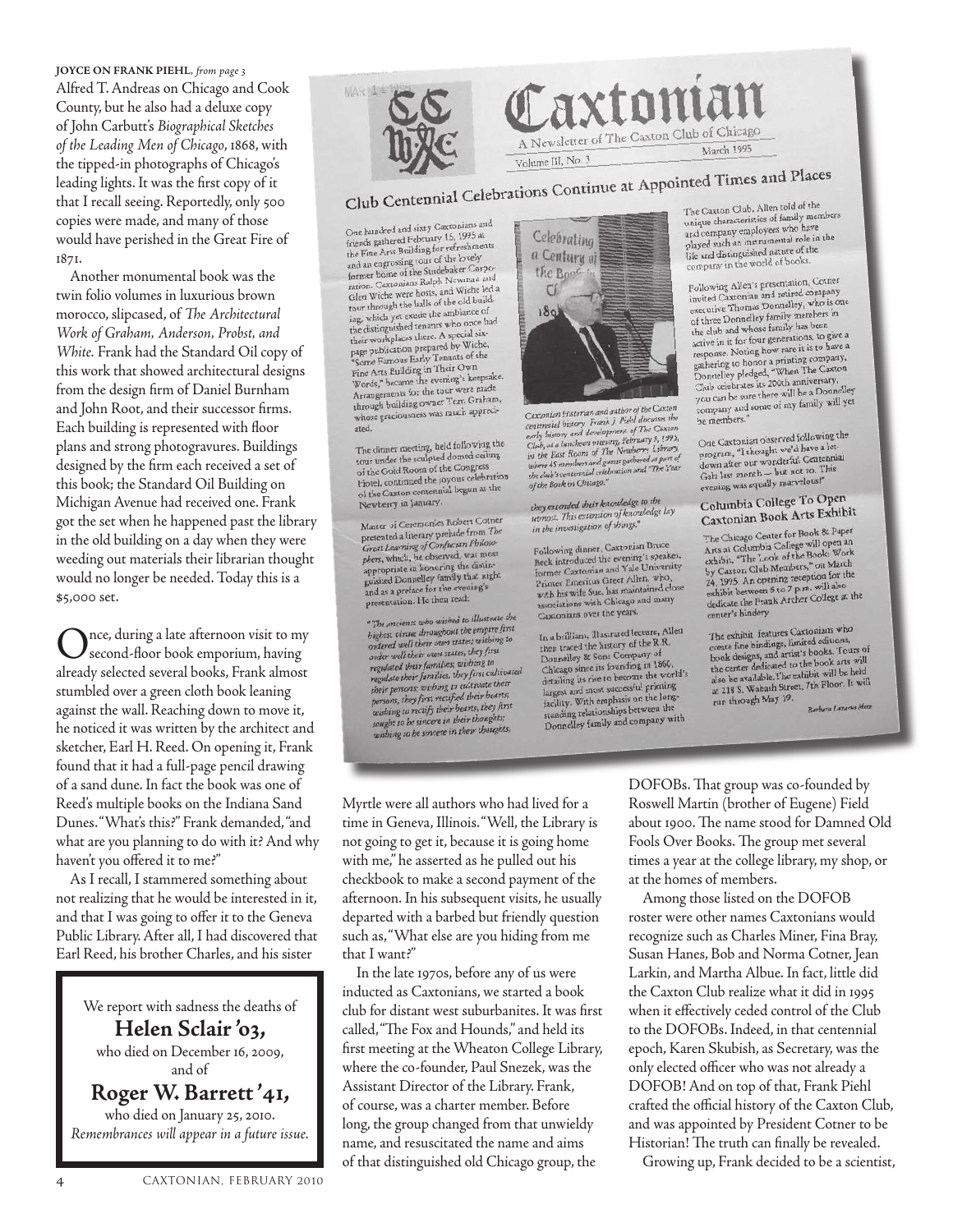a chemist, and he disliked history in school. As an adult, surrounded by tomes of history, Frank began to conceive a history of his ancestors, and, in his spare time, composed *The Family of Johann Piehl*, a nearly 400-page history of the first Piehl in America and his descendants. Frank paid for several hundred copies out of his own pocket in 1989. The printer used the money to buy first edition books by Edgar Rice Burroughs, so it was a win-win situation.

The history of his family gave Frank the confidence he needed, when asked, that he could research and write a book-length treatment for the Caxton Club's centennial history. He threw himself into the project in the early 1990s with gusto.

In his adulthood, Frank had suffered a severe injury to his knee that required him to wear a polio-type leg brace most of the time,

and made walking most distances a problem. Thus, instead of taking the train, Frank drove to the Newberry Library many, many days to research the Club archives for the book. In addition to the history, Frank undertook to re-check and update the bibliography of the more than a hundred publications of the Club. His enthusiasm for the project and the Club, and his devotion to detail is why he set out to acquire every Club publication which he did not already have in his collection. (Frank already owned two copies of Milo Quaife's *The Development of Chicago, 1674-1914*, of which one belonged to Ralph Fletcher Seymour, who designed the book, and was one of only 3 special copies printed on vellum; it had been rebound – handsomely, but rebound

– after suffering damage in a fire at Seymour's home in Ravinia. So Frank tracked down and acquired one of the other two vellum copies.)

Janet Piehl received great care from a local hospice society before she died. Frank himself was not a religious person, but he was impressed by the care and treatment his wife was given. It was the beginning of multiple changes in Frank's life. For one thing, he began helping out at the hospice. He also got involved in a local group of widows and widowers, who met monthly for dinner and socializing. It offered support to people who

had recently lost their partners, as well as providing continuing interest in the longer-term adjustments of newly-single seniors. After years of managing for Amoco Oil, it was only natural for Frank to become one of the major organizers of the dinners and field trips the group enjoyed. It was not unusual for Frank to ferry members to their get-togethers in his roomy Cadillac, to help make sure that they got to the meeting, and that they returned home safely. Similarly Frank would ferry west suburban Caxtonians into the city for the Wednesday dinner meetings.

Eugene Field was a large part of Frank's life. In the introduction to his gift catalogue of the first part of Field collection, Frank wrote, "I bought my first book about him in 1978 at Powell's bookstore on East 57th Street near the University of Chicago. It was

by and about him."

Frank fell in love with the remarkable charms of Eugene Field, aka the poet of childhood, and the author of *Love Affairs of a Bibliomaniac*. Joyously, a man who had cared little for poetry began buying up green volumes of verses. Perhaps he thought they would be fun to share with his three granddaughters, and later the great-grandchildren. Eugene Field was also the first syndicated daily newspaper columnist. It was in his Sharps & Flats column for the *Daily News* that Field named the rare book department of the old McClurg's Bookstore, on State Street, the Saints and Sinners corner, as a reference to the large number of clergy who bought there, rubbing shoulders with journalists, and businessmen and other rough types.

Eugene Field was a great fit for Frank as a new enthusiasm for a Caxtonian. Not only

# *Susan Hanes Remembers Frank Piehl*

 $\mathsf T$ first met Frank soon after I joined the Caxton Club in 1995. We became friends during the Presidential tenure of Tom Joyce, when Caxtonians living in the western suburbs periodically met as members of the DOFOBs. I was living in River Forest at the time, and Frank invited me to join this spirited group of book lovers.

When I began to fill in as secretary at the Council meetings, Frank was there to answer my questions concerning the form of the minutes and the names of members I did not yet know. His humor and warmth were infectious, and I joined others seeking a place at his table at the Midday Club dinners, where a lively evening was guaranteed.

After my husband Houston's accidental death in 1999, it was Frank who came to offer his condolences on behalf of the Club. His sympathetic counsel filled me with hope and his assurance that the Caxton Club would be a place of healing was proven true, due in no small part to the warmth of his friendship.

In 2000, I was asked to speak at a Caxton dinner meeting. It was Frank who enthusiastically encouraged me to do it. I remember that on the appointed November evening, he was at the Club early to get a good seat right up next to the podium, where he said he could offer me the best moral support. I was anxious about speaking before this august group, but Frank assured me that if I felt nervous, I needed only to look at him as I spoke and he would put me at ease. I remember that I stood up at the podium, took a deep breath, and looked down at my friend. He was fast asleep.

Frank leaves a great legacy to the Caxton Club that goes far beyond his seminal centenary history of the Club. His appreciation of all things literary and his enjoyment of those who shared this passion infused the Club with warmth and a spirit of camaraderie. I will miss him.

§§

Robert Conrow's *Field Days*.... I read the book shortly after buying it and was charmed by the account of Field's life and how it related to the history of Chicago journalism at the close of the nineteenth century.

"In future visits to the antiquarian book stores I picked up a few more books by and about Field, and before long I was hooked. After reading his poetry and prose and the accounts of this talented and humorous man, I realized that I had been infected by what Field called the *bacillus librorum*. I simply had to acquire more books, letters and manuscripts

was Field a bibliomaniac himself, but his books appeared in fine editions, with deluxe treatments. What's more, Field was a careful penman who composed his poems in his small but crisp holograph and with colored inks. Thus his manuscripts are compelling, attractive, and very frameable. Frank acquired as many as he could. He also helped to underwrite the production of several small books that came out under the auspices of The Eugene Field Society and Home in St. Louis, of which Frank became a board member. *See JOYCE ON FRANK PIEHL, page 7*

CAXTONIAN, FEBRUARY 2010 5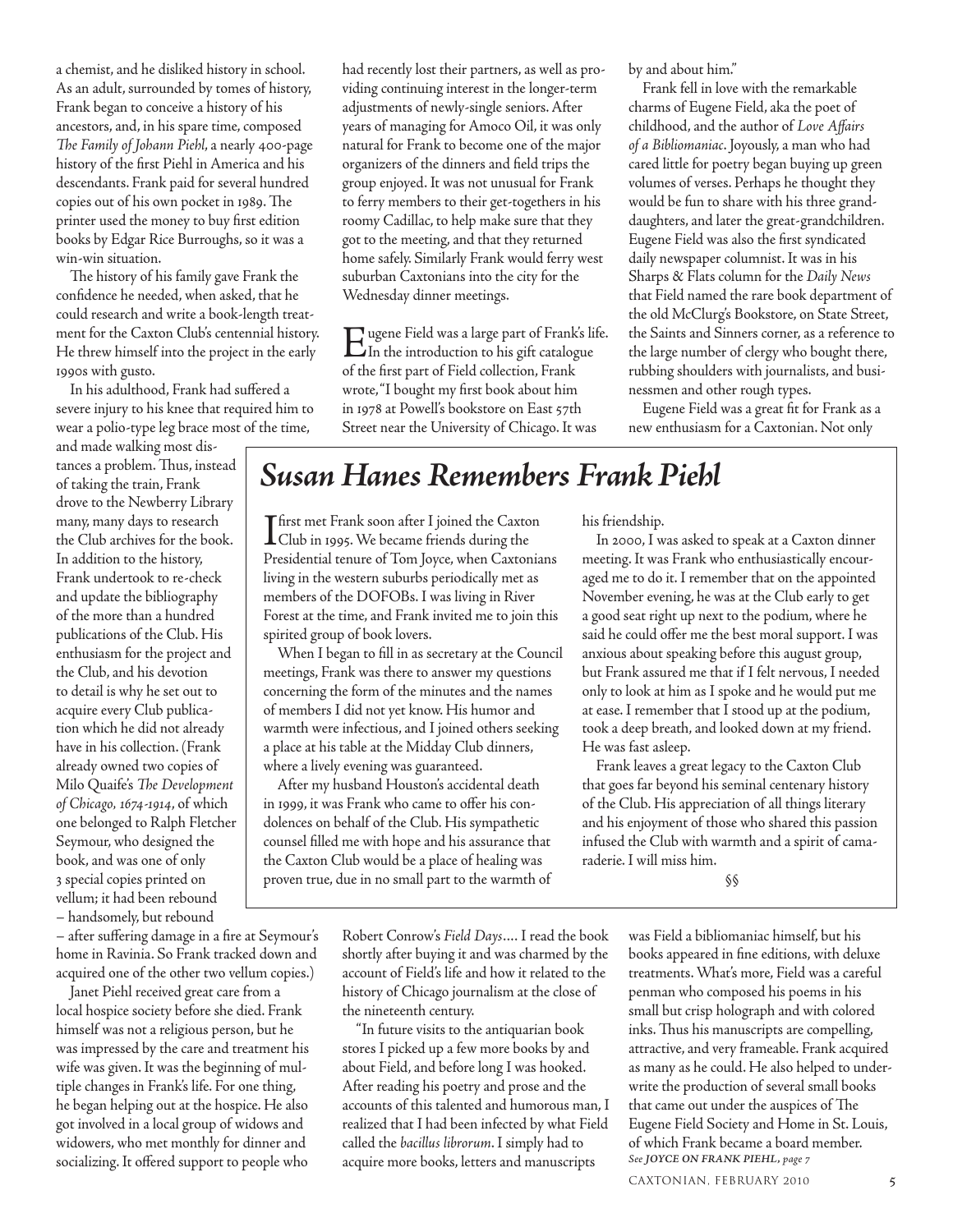# *Frank Piehl, Scholar and Friend of All*

As told by someone who labored with him in the vineyard of the Caxton Club Centennial

### *Robert Cotner*

I n October 1988, Frank Piehl sent an announcement from the DOFOBs, inviting members to the Cotner home in Aurora, for an evening devoted to the bookish business that so consumed all DOFOBs. On the evening of November 9, 1988, according to the announcement and memory, the Cotner Robert Frost Collection was on display and discussed. About a dozen people came that evening, and we enjoyed our usual bibliomanic fellowship, enhanced by Norma's delicious desserts and coffees.

at the same time – at most DOFOB meetings. The meetings were fun! Because Frank was fun! He enjoyed books more than anything in life – unless it was people. He baited me at a meeting (held at our house) in 1988, asking me with a sly smile, "What do you think of Eugene Field as a poet?" Field, Frank's collecting specialty, was often denigrated as a poet in academe, and Frank was testing me, an old academic. I was cautiously politic – don't ask me what I told him that night – I passed the test, and Frank and I became fast friends.

When I joined the Caxton Club in 1990, my association with Frank doubled: I saw him

During the two years of writing, he and I consulted on an almost daily basis, regarding details or situations in reference to the book. He had a hard time accepting involvement of an outside editor, who suggested structural and textual changes that Frank was uncomfortable with, and he would call me for counseling and support. I always provided that for him. Sometimes a series of phone calls would be called for – to Susan Rosen (who, as Chair of the Publication Committee, had general oversight over the book's production), and then to Frank. We'd talk further about whatever the situation was, and resolve as required.

> I don't know how most books by organizations are produced, but Frank's marvelous history was a collaborative effort between dedicated people who, in spite of differing opinions regarding its creation, expression, and production, realized the creation of a splendid book.

I also knew Frank as an ardent contributor to the *Caxtonian*, which we started in 1993. He took his role as Historian seriously and produced regular articles, reviews, obituaries, and humorous pieces – the last often submitted under a pseudonym. A review of the *Caxtonian* index reveals Frank's voluminous contributions.

The University of Chicago organized an exhibition in

1995 based on Frank's Eugene Field collection and the holdings of the University's special collections. The exhibition, "Eugene Field and His Books," was an extension, in many ways, of what Frank was writing in his history. The late Ned Rosenheim, past Caxton President and beloved U of C professor, spoke at the opening of the exhibition. His remarks were published in the March 1995 *Caxtonian*. Ned observed of Frank, "I am sure Frank's scientific and technological background has had great effect upon his habits of investigation and his analysis and organization of materials.... But more central to this occasion, to this library in which we are meeting, to the Chicagoan and



*Club officiers during the Centennial year included: (rear) Hayward Blake, Frank Piehl, Karen Skubish, Charles Miner, Brother Michael Grace, and (front) Tom Joyce, Bob Cotner.*

The DOFOBs were an ancient order of book aficionados in Chicago, known in the full glory of their name as: "Damned Old Fools Over Books." Frank Piehl loved the name and had gathered people into the group who, he thought, represented it well. Besides yours truly, Tom Joyce, Fina Bray, Jean Larkin, Peter Stanlis, Charlie Miner, Paul Snezek, Susan Hanes, and David Knowles were among the regular attendees at our irregularly-scheduled meetings, always in someone's home in the western suburbs.

6 CAXTONIAN, FEBRUARY <sup>2010</sup> In recent years, Frank Piehl had become President, Vice President, Secretary, Treasurer, Program Chair, and congenial host – all

regularly at Caxton dinners and irregularly at DOFOB meetings. During the days of the Caxton Centennial, 1993-95, our friendship was enriched by our unique roles in the events celebrating our Club's 100th Anniversary. I became the President, and Frank became the Historian, of the Club.

In his capacity as Historian, Frank undertook the writing of the Caxton Club history, *The Caxton Club, 1895-1995 – Celebrating a Century of the Book in Chicago*, which was published in January 1995, as part of our Centennial observance. His devotion to books and great love of the Caxton Club were magnificently fulfilled in the creation of this book.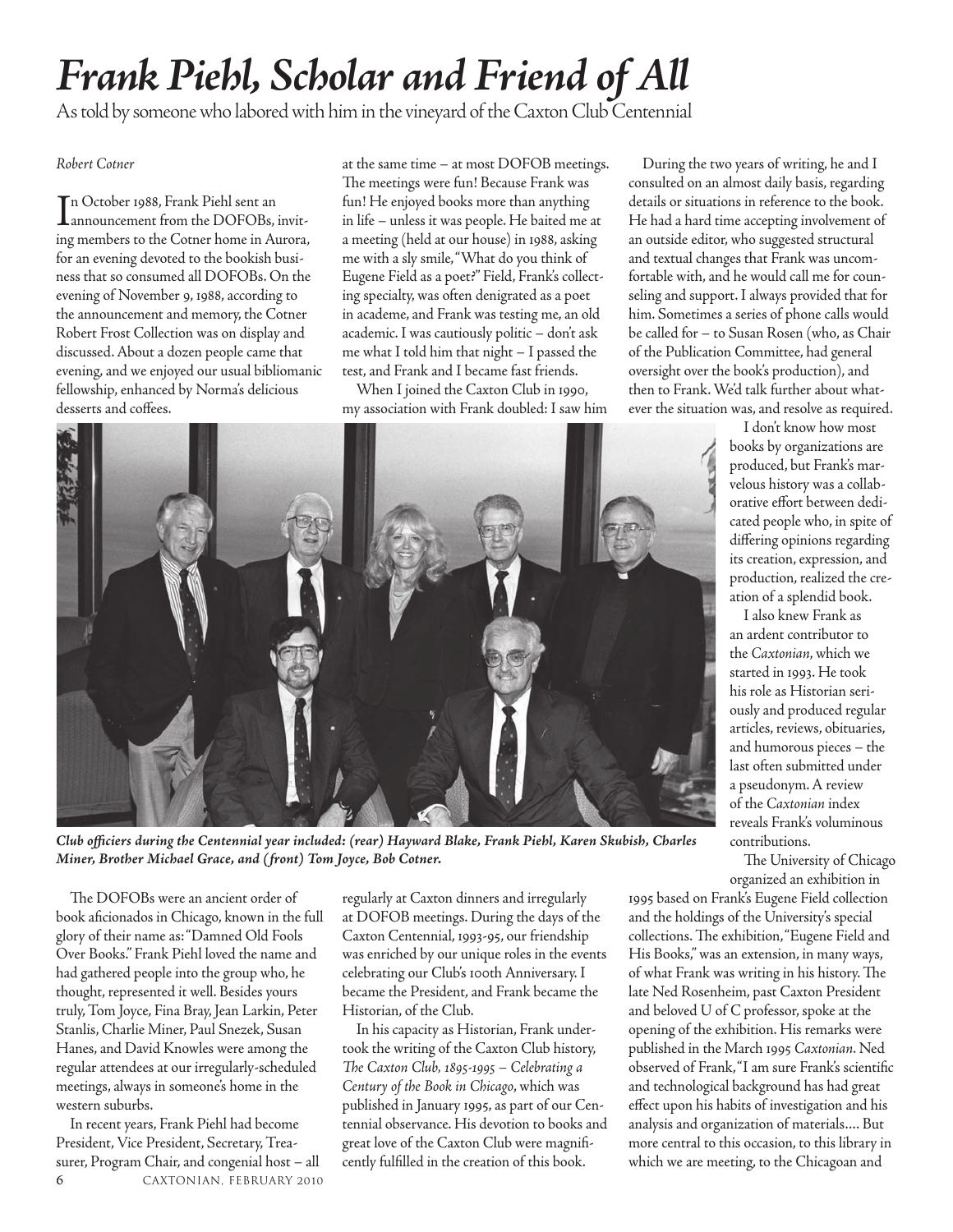The Caxton Chronicles

#### nichard Donnelley and his sor The Caxton Chronicles



arts pertaining to the production of<br>books." Ten of the founders were ex utives, successful business men, or capability and where bibliophiles of renow<br>The other five founders were from the The other ive tountains were from the<br>book world. They brought together just<br>the right mix of executive skills, business<br>dedication to create an outstanding book<br>duk-

James W. Ellsworth was elected as the<br>first president of the club. His fortune<br>was derived from the coal fields of Wes Virginia and Ohio

He was a director of the Baltimore & Ohio Railroad, and participated in the adverted in the pole of the characteristic and the solution of the Board of the South Park Commission is not shown to the Board of Directors of t

James Ellsworth invested much of his personal for<br>true is his collection of finis restricted by the set of the strength<br> $\hat{\mathbf{m}}$  and and books. He owned a remarkably are and tools<br>as well as a distinguishe collection of

*Just two of the many columns Frank penned to promote his history.*

In 1891, he bought the Gutenburg Bible at the Brayton Ives sale for \$14,000, binging the first copy of this milestones in printing history to Chicago. His collection included the four Shkeepsere follows a full test of the t Member of The Caxton Club

Note - Readers may look for<br>ton Chronicles" regularly, as<br>Historian, Frank J. Piebl, to u<br>or the forthcoming club histor Castor's Note<br>"The Caxton Chi<br>lry Club Historia

Frank J. Piek

Caxtonian traditions, are those broad habits of learning, judgment, and generosity which, combined, I like to call by a rather old-fashioned word. That word is *appreciation*. Frank has the gift of appreciation in a rare degree. And toward him, we in turn are deeply appreciative as well."

The appreciation of Frank, of which Ned

There he became acquainted with hand printer and future Caxtonian Kay Michael Kramer, another fan of Eugene Field. **JOYCE ON FRANK PIEHL***, from page 5*

Dr. Piehl was not above a little friendly skullduggery. After Field's death in 1896, his works were collected in a ten-volume set. Each volume had an introduction by one of Eugene's admirers, such as Francis Wilson, Field's bosom buddy and a leading stage actor, and James Whitcomb Riley. I had just located a deluxe variant of that Collected Works in which each of the volumes had been personally signed by the introducer. The price was \$1250.00. Frank said he wanted the set, but would not buy it outright. His co-workers were planning a retirement party for him. He expected that our mutual friend, Ken Albert, would be coming to see me to buy a nice retirement gift for Frank. Frank told me to sell the set to Ken, and he would make up whatever difference there was in the price. Ken did show up, and I allowed him to buy the set for the \$300 they had collected for the gift. As it turned out, the committee spent almost that much more on gag gifts, too! In the end, everyone had a good time, a few laughs, Frank still retired – and he got to go home with something he was actually delighted to receive. On another occasion, I spotted a book in another exhibitor's booth at the Chicago International

Rosenheim spoke, goes far beyond the exhibition, book, or his role as Historian. It encompassed a lifetime of devotion of books, book clubs, and friends. The Club recognized this unique devotion by naming Frank an Honorary Member of the Caxton Club in April 1997. Tom Joyce wrote of Frank at that time, saying, "No other person has known our Club as

Antiquarian Book Fair, at the Palmer House Hotel. It was a drab book bearing the hideous title, *History and Transactions of the Editors' and Publishers' Association of Missouri, 1867- 1876*. Between its covers was Eugene Field's first appearance in a book. It was rare. It was \$2500. It was Eugene Field's personal copy of the book, with his genuine signature inside.

A day or so later, I reached Frank and asked if he had seen the book at the fair. He had not. I asked if he would like me to get it for him. He said it was a bad time for him because he was about to give his daughter Laura and her husband Jim some money for a down payment on a house. He asked if I thought that was a fair price for it. I replied that I had no idea, but that I knew of only one other copy of the book, and that this was, after all, Eugene's own copy of his first book appearance, so it was something that the Denver Public Library had never acquired in a century of collecting Eugene Field. I added that if the price had been, say, ten thousand dollars, then we would have been having only an educational conversation; and at twenty-five hundred it would be a stretch for him, but not impossible. Frank gave the down-payment gift. Frank bought the book. Frank smiled like the Cheshire cat.

Everybody loves a good ghost story. So did Frank. One of the more memorable DOFOB meetings was in the mid-1980s when Frank

Frank does...."

After Frank's move from Naperville to Indiana, I saw him less. But his memory has a permanent place in my mind. I think often of his gentle manner, his keen wit, his devotion to books, and his abiding friendship, expressed in so many ways to so many people. We miss his steady presence among us, but we linger in the pleasure of his memory.

At the time of the Gala, January 27, 1995, I wrote "A Verse for Our Centennial" – a sort of Eugene Field verse, if you will – which I dedicated to Frank. I repeat it here.

*Bless the word, a nugget cast in thought, ringing down through time and mind.*

*Bless the book, a treasured vessel, bringing all toward hope and truth.*

*Bless the people of word and book, cherished friends, singing lore, forsooth, eternal.* §§

shared some of his fondness for Field at a meeting he hosted in his Naperville home. For the evening's climax, Frank turned out all of the lights in the house, and by candlelight, he gave a dramatic recitation of "Dibdin's Ghost."

In December 1994 the Special Collections Department of the University of Chicago Library produced an exhibit of 36 choice items from the Piehl collection. In 2003, Frank donated the printed books in his Field collection to his alma mater, the University of Chicago. He said, "There has never been a real scholarly biography written on him, and it's my hope that the donations will interest someone in writing that book."

"How The Internet Changed My Life", was the title of Frank's Wednesday night presentation to the Caxton Club on January 19, 2000. A much longer talk would have been, "How Books Changed My Life." This is my abridged version of how knowing Frank Piehl changed my life. Frank succumbed to age and health complications, especially from Alzheimer's, which afflicted him these past four years or so. When I think of him battling that disease, I always think about that other poet, Shakespeare, whose character Ophelia spoke of Prince Hamlet, "O, what a noble mind is here o'erthrown." I pray he has found Eugene Field in another Saints and Sinners corner.

§§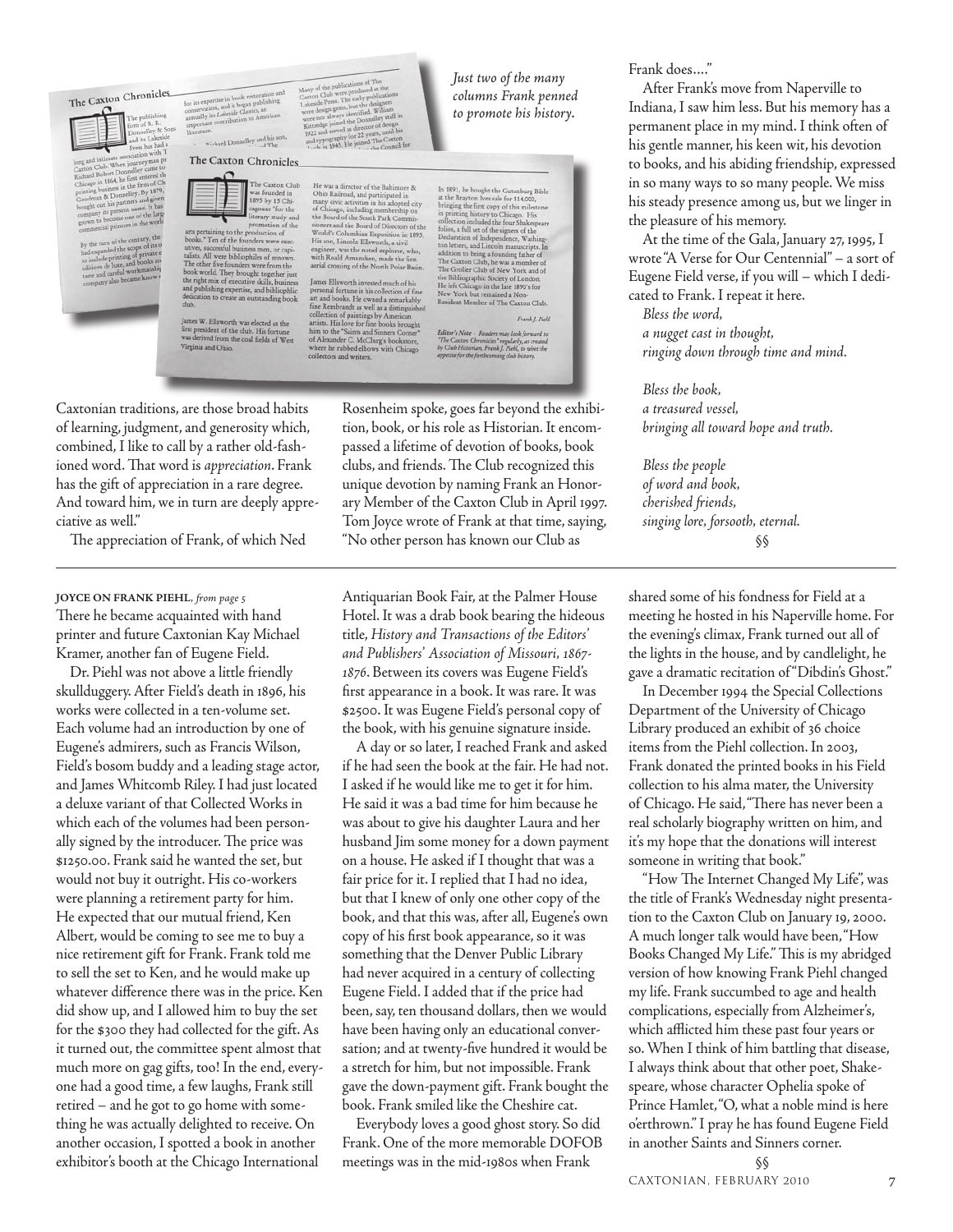# **Bill Brace, Dominican faculty member and Caxtonian**

*Peggy Sullivan*

 $\mathrm{W}$ hen Bill Brace was a young faculty member at Rosary College, he was interested in membership in the Caxton Club, but when he inquired about it from another librarian friend, he was told that there were probably enough librarians in the Club already and there was no interest in recruiting more. It was some twenty years later, while Mike Koenig, a Caxtonian, was dean of the Graduate School of Library and Information Science at Rosary, and Bill was a senior faculty member there, that Bill sought and achieved membership. He treasured that membership, although he did not attend Club events often. He was, however, one of the first people who greeted me when I first attended one of the Club's centennial events at the Fortnightly Club, and he encouraged me to seek membership.

Bill died on October 1, 2008, and, although there were warm remembrances of him in several published obituaries at that time, it was September, 2009, before a memorial event in his honor was held in Oak Park, where he had lived. His widow, Pam, planned the event to include references to his Welsh heritage, highlighting pictures of his life of scholarship, travel, and friendships, and to give others the opportunity to recollect some of their favorite stories about him.

Bill, who had one older half-brother and three younger brothers, was born in Cortez, Colorado on August 20, 1929, and spent the early years of his life in the west. His father had had a concession at Mesa Verde, but lost it in the Depression of the 1930s and worked and taught on several Indian reservations during the years that Bill grew up. He and his brothers attended school with Native Americans and Bill retained an interest in Indian life throughout his lifetime. Among his collections is one of Native American rugs, highlighting some of the most interesting of the traditional patterns. American Mormon missionaries had visited Ebbw Vale [sic] in the Rhonda Valley of Wales, in the late nineteenth century, and Bill's grandfather was among their converts. Declaring that hell itself could not be worse than the mines where he worked, Bill's grandfather followed the missionaries to the U.S., eventually working as a stone mason on

the Mormon Temple in Salt Lake City, later, ironically, in the coal mines of southern Utah. An explosion there left him blind, but he benefited from the good care provided by his church. Bill took pride in that Mormon tradition as well, and when it was time to choose a college, he went to Brigham Young University (BYU) in Provo, Utah. He enlisted in the U.S. Army before graduating, becoming a Korean War-era veteran, although his skill as a typist kept him stateside in office duty during his two years of military service. Getting academic credit for some of his Army work, Bill graduated from BYU and was able to consider what he wanted to do next.

Attracted to the Graduate Library School at the University of Chicago, Bill met his wife, Phyllis Ann Mayer (Pam), in one of his first

classes. Although he returned to BYU to take his first library job as documents librarian, their romance continued and he returned to Chicago, where Pam was already working as a librarian, and Bill became the government documents librarian at Chicago Teachers College North, now Northeastern Illinois University. They were married February 19, 1957. Bill's sights

were set on a

faculty position in library education. He taught on an adjunct basis at Rosary College in River Forest, Illinois, then spent one year on the faculty of the library school at Florida State University, but returned when encouraged to do so by Sister Peter Claver, then dean of the library school at Rosary, to accept a full-time teaching appointment. Recognizing the need for a doctoral degree if he were to continue in library education, Bill returned to his alma mater, the University of Chicago,





and completed a number of advanced classes, but eventually completed his doctorate in 1976 at Case Western Reserve University in Cleveland.

My first memories of Bill Brace date back to the mid-1960s, when I was new to the Chicago library community, and he and I were both officers of the very active Chicago Library Club. He brought energy, humor, and intelligence to his many volunteer activities, as he did to his teaching, writing, and research. From 1995 to 1997, when I served as dean of the Graduate School

of Library and Information Science at Rosary just before it became Dominican University, Bill was among the faculty who had much of the institutional history in his head and who could be counted on to know graduates of the program who might be recommended for various honors and appointments, as well as for library positions. He kept in touch with many of those graduates, and was remembered by them as a demanding, focused instructor. Once, as I reviewed faculty assignments, I real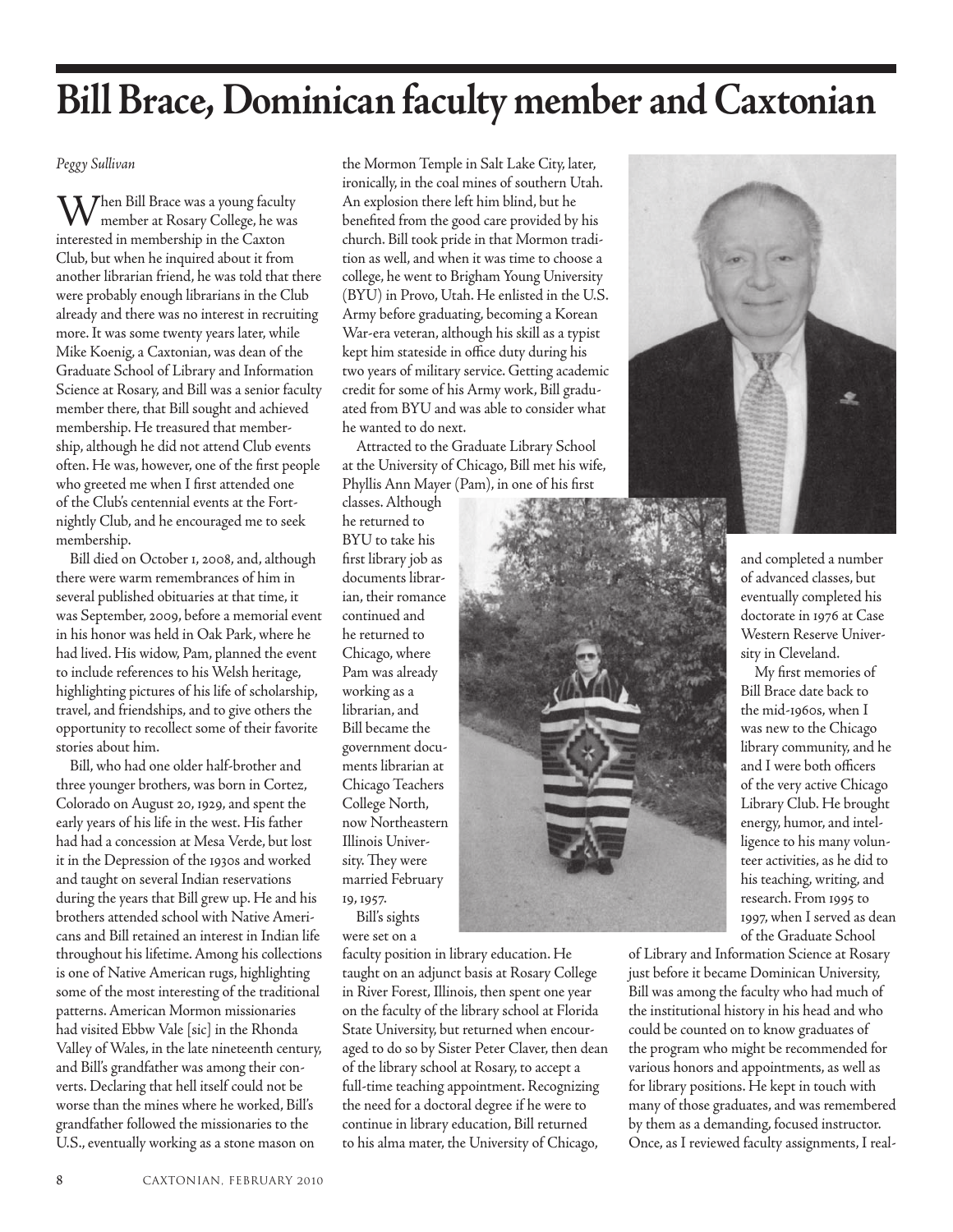ized that Bill had also constantly expanded the areas in which he taught, offering cross-listed courses in the business school, volunteering to develop new courses, and frequently adding courses new to his repertoire. He had taught more than a dozen courses while most of the rest of the faculty had seldom offered more than seven or eight.

Donna Carroll, President of Dominican University, said of Bill at the time of his death that he had been "the caring face" of the library school for many students over the 37 years he taught there (1961-1998.) Part of that time, he also served as assistant dean. Bill was a link from Rosary to the Oak Park-River Forest community. He was active in the Oak Park Rotary Club and served as its president and editor of its newsletter. He was also president of the Prairie Club in Michigan, where he and Pam had a summer home for some fifteen years. His library-related memberships included the American Library Association, the Association for Library and Information Science Education, the Catholic Library Association, and the American Society for Information Science. Bill's collecting interests included books about Mormon life and about the American southwest, especially about Navajos. He was a fan of Tony Hillerman's books and Bill and Pam visited family in New Mexico frequently over the years. Pam has noted that his final decline in health dated from a visit there over the Christmas holidays of 2003. Bill had had several open-heart surgeries, but he continued to be active for many years thereafter. During those years, the faculty of the library school grew, and Bill became a mentor to some of the junior faculty. One of them, Bill Crowley, spoke at the memorial in Bill's honor, and recalled his continuing interest in students and alumni, his helpfulness to new faculty, and the standards he set for himself. Those are among his legacies.

§§

# **Help Wanted**

The *Caxtonian* seeks a copy editor to replace the long-suffering Wendy Husser, who has announced her intention to resign her position in order to concentrate on her duties as Vice President.

An additional proofreader is also needed to supplement the newsletter's two anonymous proofreaders, who sometimes need to be in other places when the issue needs to be read.

Occupants of either position are paid only in grief, unless you count getting to read the stories before the rest of the members as a benefit.

Requirements are sharp eyes, patience, and comfort in conducting business by e-mail. Send an e-mail to bmccamant@ quarterfold.com.

| <b>DATE</b>     | <b>LOCATION</b>    | <b>ADDRESS</b>                                                       | FOOD COST,<br><b>INCLUSIVE</b>                                                           | <b>PARKING</b>                                                                                         | <b>PUBLIC</b><br><b>TRANSPORT</b>       |
|-----------------|--------------------|----------------------------------------------------------------------|------------------------------------------------------------------------------------------|--------------------------------------------------------------------------------------------------------|-----------------------------------------|
| Feb. 17 (Wed.)  | The Cliff Dwellers | 200 S. Michigan,<br>22 <sup>nd</sup> Floor; sign in<br>at front desk | Dinner \$48<br>Premium liquor \$7;<br>std. liquor, wine & beer<br>import, \$6; dom., \$5 | Grant Park N. \$26; Grant<br>Park S. \$17 after 4; E.<br>Monroe \$14; Millennium<br>Park \$19          | All downtown bus lines<br>& rail routes |
| Mar. 16 (Tues.) | The Cliff Dwellers | 200 S. Michigan,<br>22 <sup>nd</sup> Floor; sign in<br>at front desk | Dinner \$48<br>Premium liquor \$7;<br>std. liquor, wine & beer<br>import, \$6; dom., \$5 | Grant Park N. \$26; Grant<br>Park S. \$17 after 4; E.<br>Monroe \$14; Millennium<br>Park \$19          | All downtown bus lines<br>& rail routes |
| Apr. 21 (Wed.)  | The Cliff Dwellers | 200 S. Michigan,<br>22 <sup>nd</sup> Floor; sign in<br>at front desk | Dinner \$48<br>Premium liquor \$7;<br>std. liquor, wine & beer<br>import, \$6; dom., \$5 | Grant Park N. \$26; Grant<br>Park S. \$17 after 4; E.<br>Monroe \$14; Millennium<br>Park \$19          | All downtown bus lines<br>& rail routes |
| May 19 (Wed.)   | The Cliff Dwellers | 200 S. Michigan,<br>22 <sup>nd</sup> Floor; sign in<br>at front desk | Dinner \$48<br>Premium liquor \$7;<br>std. liquor, wine & beer<br>import, \$6; dom., \$5 | Grant Park N. \$26; Grant<br>Park S. \$17 after 4; E.<br>Monroe \$14; Millennium<br>Park \$19          | All downtown bus lines<br>& rail routes |
| Jun. 15 (Tues.) | The Cliff Dwellers | 200 S. Michigan,<br>22 <sup>nd</sup> Floor; sign in<br>at front desk | Dinner \$48<br>Premium liquor \$7;<br>std. liquor, wine & beer<br>import, \$6; dom., \$5 | Grant Park N. \$26; Grant<br>Park S. $\text{\$17}$ after 4; E.<br>Monroe \$14; Millennium<br>Park \$19 | All downtown bus lines<br>& rail routes |

# **Caxton Club Dinner Venues, remainder of 2010**

# **Caxton Club Lunch Venue, remainder of 2010**

| <b>LOCATION</b>      | <b>ADDRESS</b> | FOOD COST,<br><b>INCLUSIVE</b> | <b>PARKING</b>                                                | <b>PUBLIC</b><br><b>TRANSPORT</b> |
|----------------------|----------------|--------------------------------|---------------------------------------------------------------|-----------------------------------|
| Union League<br>Club | 55 W. Jackson  | \$30                           | Valet on Federal; Garage All downtown bus lines<br>on Federal | and rail routes                   |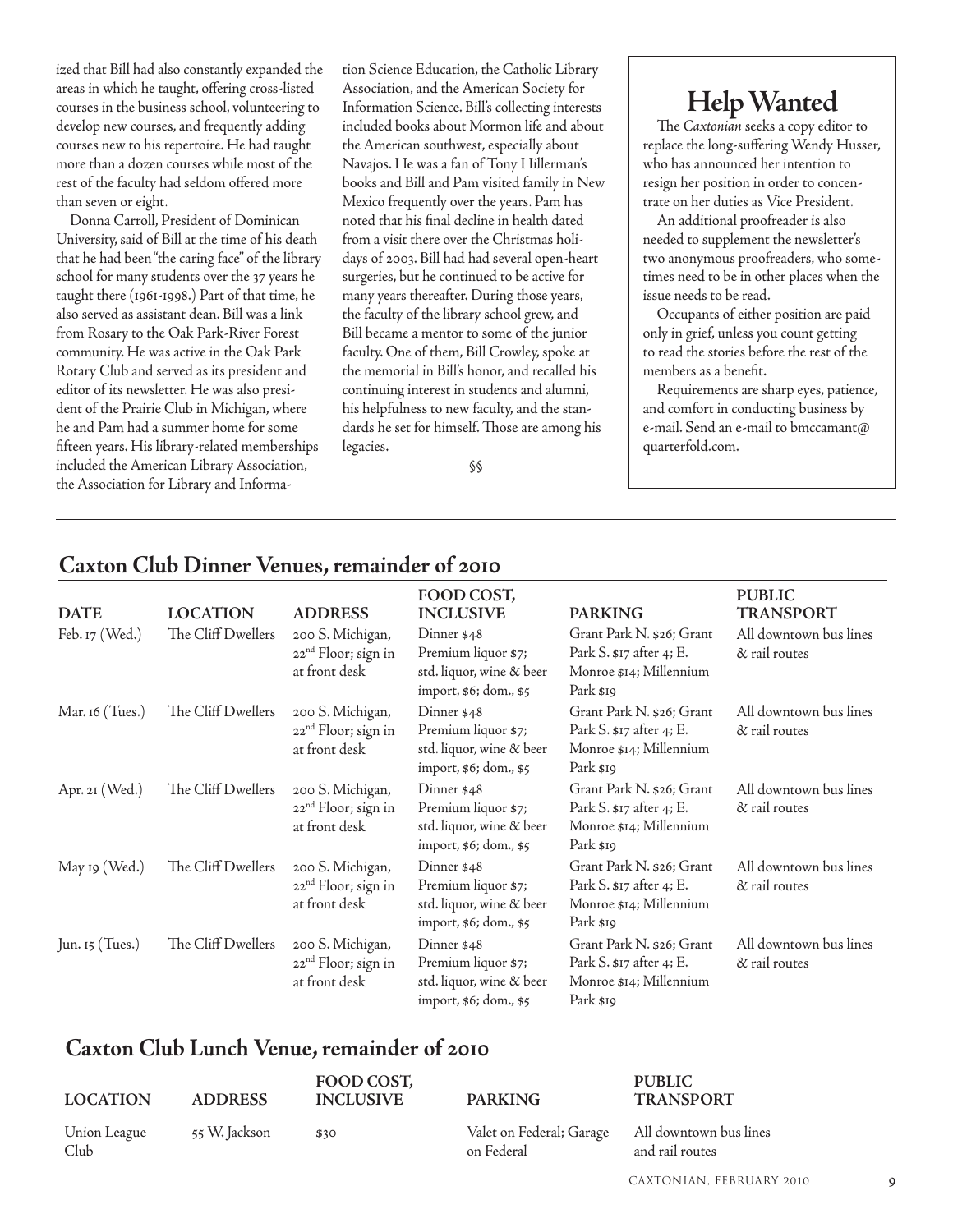# **Book and manuscript-related exhibitions: a selective list**

Compiled by Bernice E. Gallagher (Note: on occasion an exhibit may be delayed or extended; it is always wise to call in advance of a visit.)

Art Institute of Chicago, 111 S. Michigan Avenue, Chicago, 312-443- 3600: "The Books of Mikhail Karasik" (works by one of Russia's leading contemporary figures in the Artists' Book movement

and including other publications that influenced him, from the early twentieth century avant-garde to the contemporary), Ryerson and Burnham Libraries, February 3 through April 12; "Chicago Cabinet: C.D. Arnold Photographs of the Columbian Exposition" (from the Library's archive of platinum prints made by the Exposition's photographer, tracing the Fair's development from 1892 through to 1894), Galleries 3 and 4, through February 28; "Heart and Soul: Art from Coretta Scott King Award Books, 2006-2009" (picture books whose African American authors and illustrators promote understanding and appreciation of all cultures and their contributions to the American dream), Ryan Education Center and Gallery 10, through April 18.

- Chicago Botanic Garden, Lenhardt Library, 1000 Lake Cook Road, Glencoe, 847-835- 8202: "The Orchid Album" (by Robert Warner, illustrated by John Nugent Fitch, and setting the standard for orchid description and illustration in the nineteenth century, with more than 500 stunning chromolithographic plates), February 5 through May 9.
- Chicago Public Library, Harold Washington Library Center, 400 S. State Street, Chicago, 312-747-4300: "Inspiring Dreams! Promoting the Burnham Plan" (documents and artifacts used to promote the "selling" of the Burnham plan to the Chicago City Planning Commission and the public), Chicago Gallery, 3rd Floor, through February 28; "Tall Man of Destiny: Images of Abraham Lincoln" (images of the president made during his lifetime, after his death in 1865 and through to today, all from the Library's Grand Army of the Republic and Civil War Collections), Special Collections Exhibition Hall, 9th Floor, through February 28.
- Chicago History Museum, 1601 N. Clark Street, Chicago, 312-642- 4600: "Abraham Lincoln Transformed" (over 150 artifacts, all reflecting how the President's views were tested and ultimately transformed), Benjamin B. Green-Field Gallery and The Mazza Foundation Gallery, through April 12.
- Columbia College, Center for Book and Paper Arts, 1104 S. Wabash Avenue, 2nd Floor, Chicago, 312-369-6630: "Among Tender Roots: Laura Anderson Barbata" (books, handmade paper, printworks, video and photographs, documenting how the artist collaborated with communities and explored various cultures), through April 9. Loyola University Museum of Art, 820 N. Michigan Avenue, Chicago,



*African Obama, at Northwestern Deering Library*  Dreams from My Father in Amharic

312-915-7600: "The Papercut Haggadah" (artist Archie Granot's fiftyfive page Haggadah, telling the traditional story of Passover but using geometric and abstract shapes instead of traditional Hebrew symbols, with each word hand-cut and every page a work of art), February 10 through May 9.

Newberry Library, 60 W. Walton Street, Chicago, 312-943-9090: "Honest Abe of the West" (including rare copies of printed materials relating to the 1858 Lincoln-Douglas debates, recently discovered ephemera from the 1860 presidential election and the Republican Convention held in Chicago, letters received by Lincoln and then annotated in the

president's own hand), Donnelley Gallery, through February 15.

- Northwestern University, Charles Deering Library, 1970 Campus Drive, Evanston, 847-491-7658: "Burnham at Northwestern" (documents, photographs, blueprints and sketches of Daniel Burnham's 1905 "Plans of Northwestern," a redesign of the University's Evanston campus), Special Collections and Archives, ongoing; "Publications from Africa Related to Barack Obama" (a selection of the library's growing collection of Obama ephemera and realia from Africa), Herskovits Library of African Studies, through March 19.
- Northwestern University, Mary and Leigh Block Museum of Art, 40 Arts Circle Drive, Evanston, 847-491-4000: "A Room of Their Own: The Bloomsbury Artists in American Collections" (books, drawings, decorative objects and designs by artists like Virginia Woolf, Vanessa Bell, Roger Fry, and Dora Carrington, all organized by the Johnson Museum at Cornell in connection with the Nasher Museum at Duke), Main Gallery and Alsdorf Gallery, through March 14.

Oriental Institute of Chicago, University of Chicago, 1155 E. 58th Street, Chicago, 773-702-9514: "Pioneers to the Past: American Archaeologists in the Middle East, 1919-20" (never before exhibited photos, artifacts, letters and archival documents highlighting the daring travels of James Henry Breasted, noted Egyptologist and founder of the Oriental Institute, whose post-World War I observations on the Middle East bear striking similarities to conditions today), through August 31.

- Smart Museum of Art, University of Chicago, 5500 S. Greenwood Avenue, Chicago, 773-702-0200: "The Darker Side of Light: Arts of Privacy, 1850-1900" (revealing the private world of collectors who compiled prints, drawings, illustrated books and small sculptures, often unsuitable for public display and stored away in cabinets, objects for quiet contemplation and including works by Kathe Kollwitz, Max Klinger, James McNeill Whistler, and others), Richard and Mary L. Gray Gallery, February 11 through June 13.
- University of Illinois at Chicago, Library of the Health Sciences-Chicago, MC 763, 1750 W. Polk Street, Chicago, 312-996-8977: "Embellished Medical Title Pages: The Sixteenth through the Eighteenth Centuries" (extraordinary images of decorative title pages from the University's rare book collection), second floor near administration office, ongoing. Bernice Gallagher will be happy to receive your listings at either

847-234-5255 or gallagher@lakeforest.edu.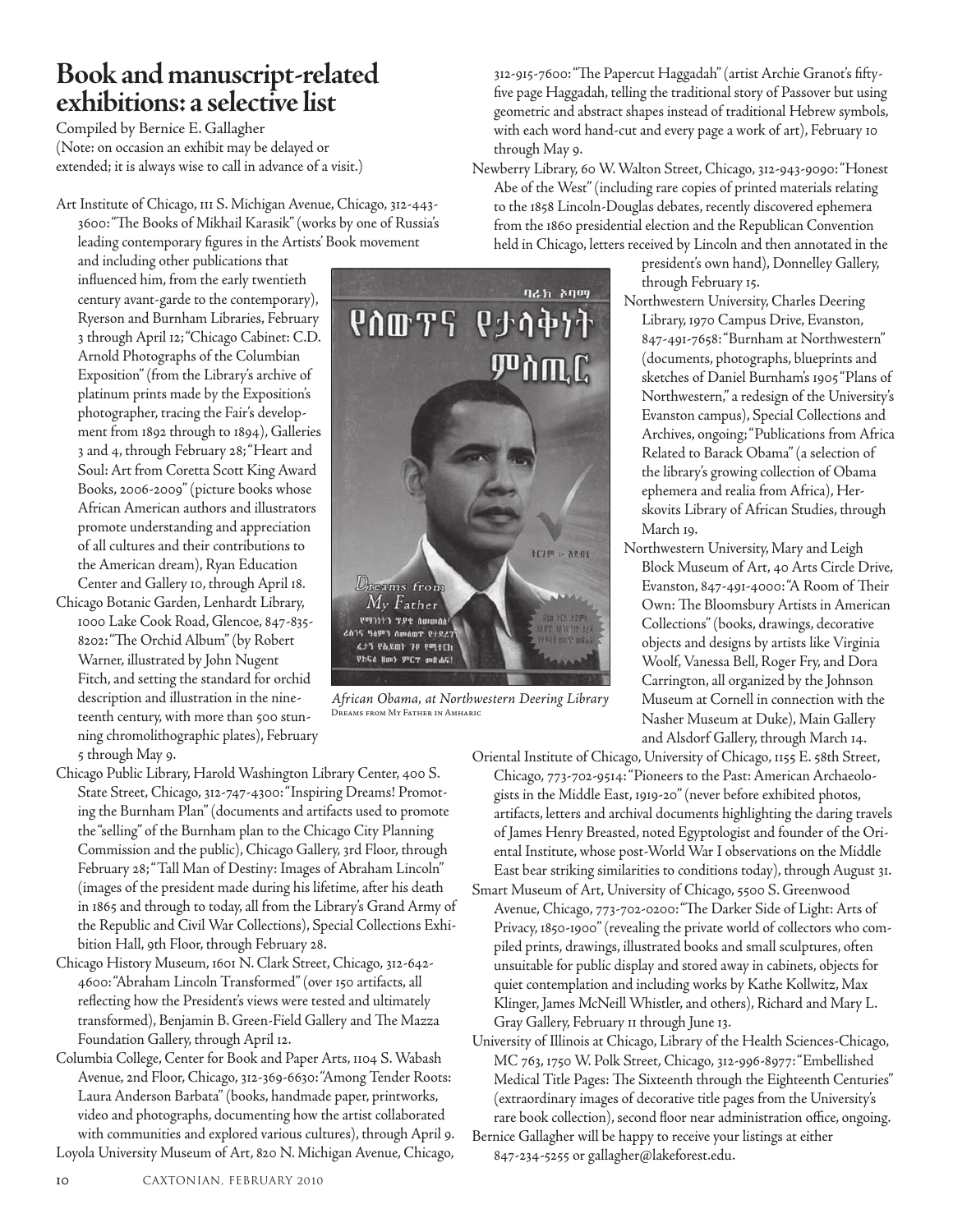# *Caxtonians Collect: Rick Ashton*

Sixty-second in a series of interviews with members

*Interviewd by Lise McKean*

Rick Ashton's recent membership in the Caxton Club marks a homecoming of sorts. He knew Caxtonian Karen Skubish in the late 1960s when he frequented the Newberry Library as a graduate student in history at Northwestern University—she bent the rules once when he ran short on cash and made photocopies for him on credit. When he

began his career as a professional librarian at the Newberry Library in the 1970s after completing a doctoral dissertation on the New York Loyalists, his colleagues included other current Caxtonians—Bob Karrow, Adele Hast, and Paul Saenger. Peggy Sullivan was one of his professors in the MLS program at the University of Chicago. Not long after his recent return to Chicago, she brought him to a Caxton meeting and sponsored his membership, and he says fondly, "She's been like an aunt all these years."

Going directly from college at Harvard to graduate school, it seemed to Rick that he was headed for a career as a history professor. The combination of a lack of job openings in academia, an available position at the Newberry, and Joel Samuels' insistence that he obtain an MLS, launched him on

a rewarding career in libraries. Rick's work as curator of Local and Family History at the Newberry Library in turn led to him being recruited by the Allen County Public Library, Fort Wayne, Indiana, whose collections make it a national center for genealogical research. After five years as Library Director in Fort Wayne, Rick became the Denver City Librarian, heading the Denver Public Library system for 20 years until his retirement in 2006.

When talking about his work in Denver, Rick invokes public library titan John Cotton Dana. As Denver's first City Librarian, Dana established the city's tradition of having a "strong public library with an important regional presence," a tradition that afforded Rick "lots of opportunities to do big things." Prominent among Rick's many achievements in Denver was the passage of a major bond issue for library projects, accomplished on

the first vote and with a 75% majority. As City Librarian, he oversaw not only the construction of a new main library in downtown Denver midway between City Hall and the State Capitol, but also twenty branch library projects. He later laid the groundwork for a successful 2007 bond issue for construction of three new branch libraries.

 In addition to initiating and completing building projects, Rick was also involved



in "giving good quarters" to Denver Public Library's important research collections on Western railways, Western conservation and environmentalism in the twentieth century, and Western maps. The library also has a notable collection of Western art, acquired well before the genre became so expensive.

Rick and his wife found themselves travelling so frequently to Oak Park to visit one of their sons and his family that after retiring in Denver, they relocated to Oak Park. His retirement was short-lived and he worked for two years as Chief Operating Officer for the Urban Libraries Council in Chicago, an organization he had been involved with during his long career in urban public libraries. He began his "second retirement" in December 2009, during which he would like to continue to teach and consult on topics related to library buildings. When asked whether he

had plans to pursue any research or writing projects, he answers, "I tell people librarians don't read books all day. My time was mostly spent working on politics, publicity, and fund raising. I don't have 25 years of note cards to turn into a book. Working as a public library director, your time is broken into small pieces and the scholarly habit of mind, working on one large project for a long period of time, has slipped away."

Talking about his own collecting interests, Rick notes that "as a public library director, I always felt a twinge of conflict of interest in being a serious collector because it could lead me to compete with my own shop." For example, his interests in eighteenth century maps and Western prints would have conflicted with those of the Denver Public Library. However, he enjoyed "chasing and building collections on behalf of my libraries," including the successful pursuit of the organizational papers of the Wilderness Society and Ducks Unlimited. He comments that it's challenging to collect twentieth century manuscripts because "you can get a lot of material that's not as desirable and is time consuming to sort through and arrange. It's an interesting process to decide what will be accepted and to negotiate the

terms. Sometimes donors have unreasonable expectations about what will be kept."

When asked again to speak about his personal collecting interests, Rick decisively replies, "I'm not temperamentally a collector. I'll probably never be on a Caxton program as a collector." He enjoys reading American literature and history, particularly works about the Civil War and nineteenth century history. Whenever he acquires new books he makes room for them using the librarian's timehonored tactic of weeding.

Rick finds himself "drawn to the Caxton Club because of the stories we hear after lunch and the interesting people around the lunch table," and looks forward to "learning more and getting to know more members." And Caxtonians will enjoy getting to know this exceptional twice-retired library leader.

Photograph by Lise McKean

by Lise McKear